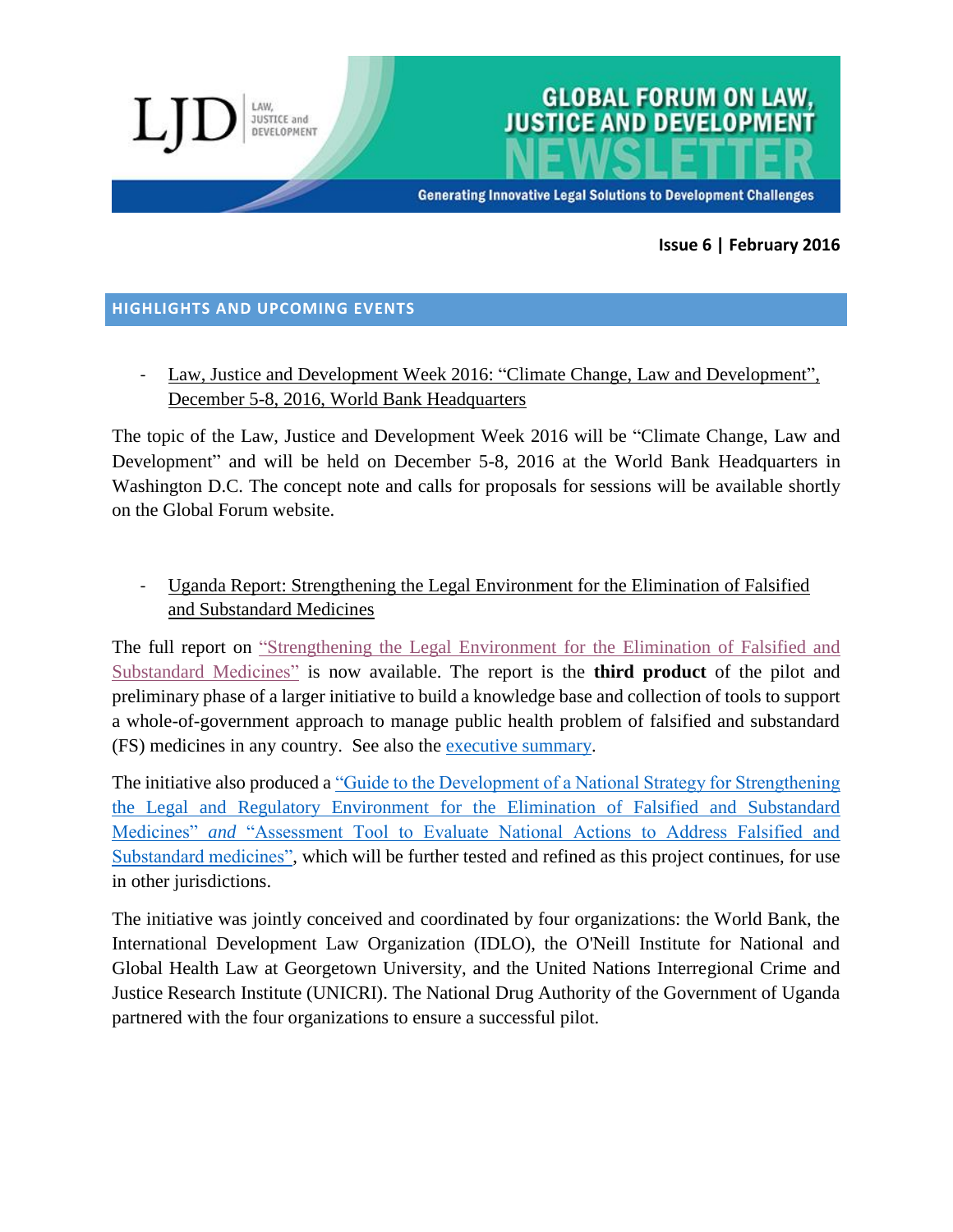

Launch of the report "Ensuring Supply Chain Security: The Role of Anti-Counterfeiting Technologies" on February 25, 2016.

The report from UNICRI on "Ensuring Supply Chain Security: The Role of Anti-Counterfeiting Technologies" was launched on February 25, 2016 at the World Bank Headquarters in Washington D.C. The meeting was co-organized by the World Bank and the United Nation Interregional Crime and Justice Institute (UNICRI). Read the study [here.](http://www.unicri.it/topics/counterfeiting/anticounterfeiting_technologies/Ensuring_supply_chain_security_report.pdf)

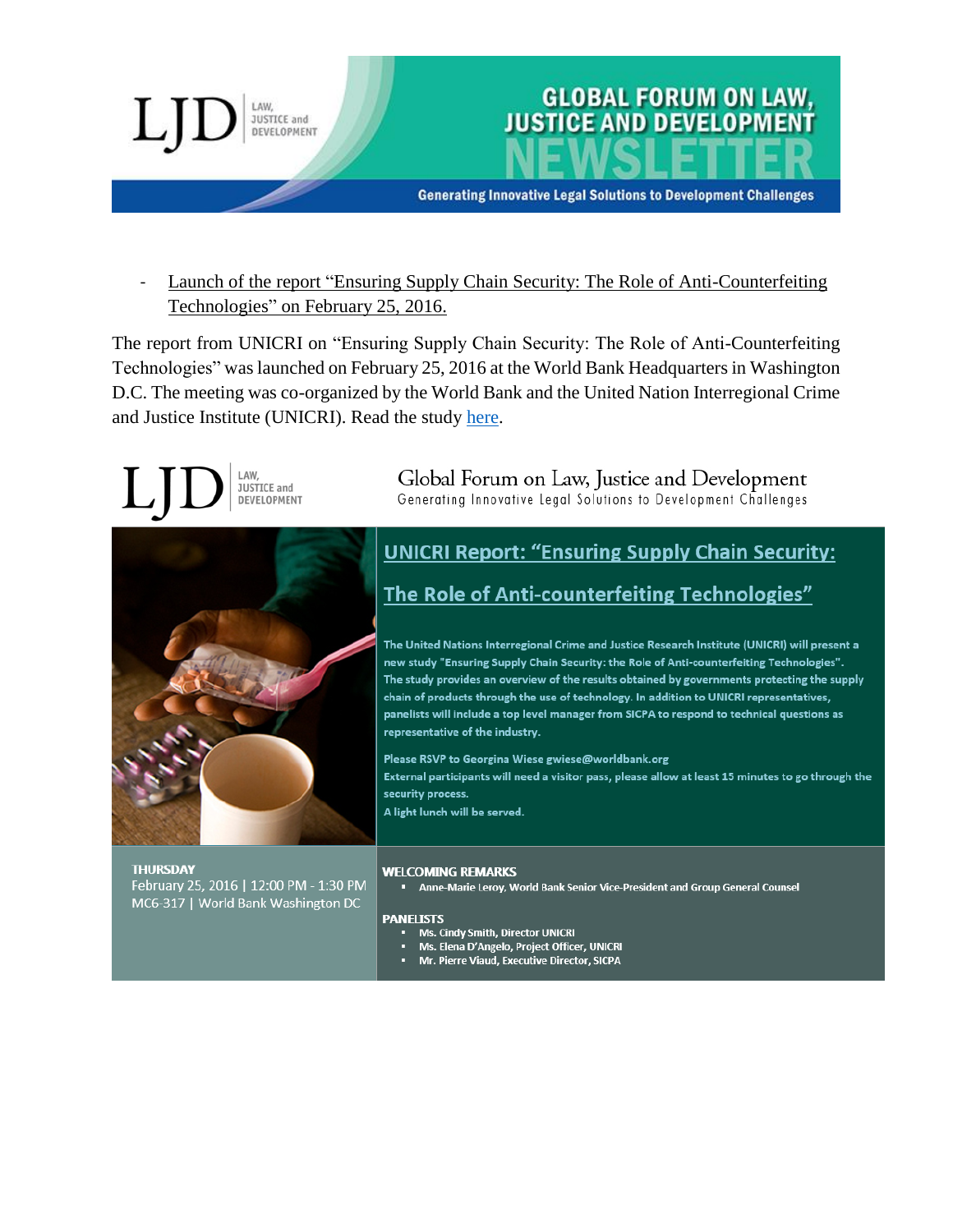

- CoP International Poverty Law event on "Law, Justice and Poverty Reduction", April 12, 2016

The CoP on International Poverty Law is organizing an event on the occasion of the [2016 Spring](https://www.imf.org/external/spring/2016/index.htm)  [Meetings](https://www.imf.org/external/spring/2016/index.htm) to be held April 15-17, 2016. The event on "Law, Justice and Poverty Reduction" relates to the role of law and justice in achievement of the twin goals and is organized under the umbrella of the newly created CoP on International Poverty Law.

Publication of the joint report on "Protecting Children from Cybercrime: Legislative Responses in Latin America to Fight Child Pornography, Online Grooming and Cyberbullying through Information Technologies"

The joint report ["Protecting Children from Cybercrime, Legislative Responses in Latin America](http://globalforumljd.org/sites/default/files/resource/protecting-children-from-cybercrime-latin-america-2015.pdf)  [to Fight Child Pornography, Online Grooming and](http://globalforumljd.org/sites/default/files/resource/protecting-children-from-cybercrime-latin-america-2015.pdf) Cyberbullying through Information [Technologies"](http://globalforumljd.org/sites/default/files/resource/protecting-children-from-cybercrime-latin-america-2015.pdf) was published on the [World Bank Repository](http://documents.worldbank.org/curated/en/2015/12/25664972/protecting-children-cybercrime-legislative-responses-latin-america-fight-child-pornography-online-grooming-cyberbullying-through-information-communication-technologies) and on the [ICMEC website](http://www.icmec.org/research-library/) in November 2015. It was written in collaboration between the Associacao dos Juizes Federais da Primeira Regiao (AJUFER), the International Centre for Missing and Exploited Children (ICMEC) and the World Bank. This regional report follows a first report focused on Asia, ["Protecting](http://globalforumljd.org/sites/default/files/resource/protecting-children-from-cybercrime-latin-america-2015.pdf)  [Children from Cybercrime: Legislative Responses in Asia to Fight Child Pornography, Online](http://globalforumljd.org/sites/default/files/resource/protecting-children-from-cybercrime-latin-america-2015.pdf)  [Grooming and Cyberbullying".](http://globalforumljd.org/sites/default/files/resource/protecting-children-from-cybercrime-latin-america-2015.pdf) Both reports were written under the umbrella of the TWG on Empowerment and Equity for Diverse Communities, as part of the sub-group on the Protection of Children from Violence through the Internet and Associated Technologies.

### **GLOBAL FORUM NEWS**

Admission of 7 New Partners to the Global Forum

As of February 22, 2016, the Global Forum has seven new partners. We are glad to welcome the new partners of the Global Forum:

- [Center for Water Security and Cooperation](http://www.ourwatersecurity.org/) (CWSC), USA
- [Comparative Research Program on Poverty](http://www.crop.org/) (CROP), Norway
- [Emory University School of Law,](http://law.emory.edu/) USA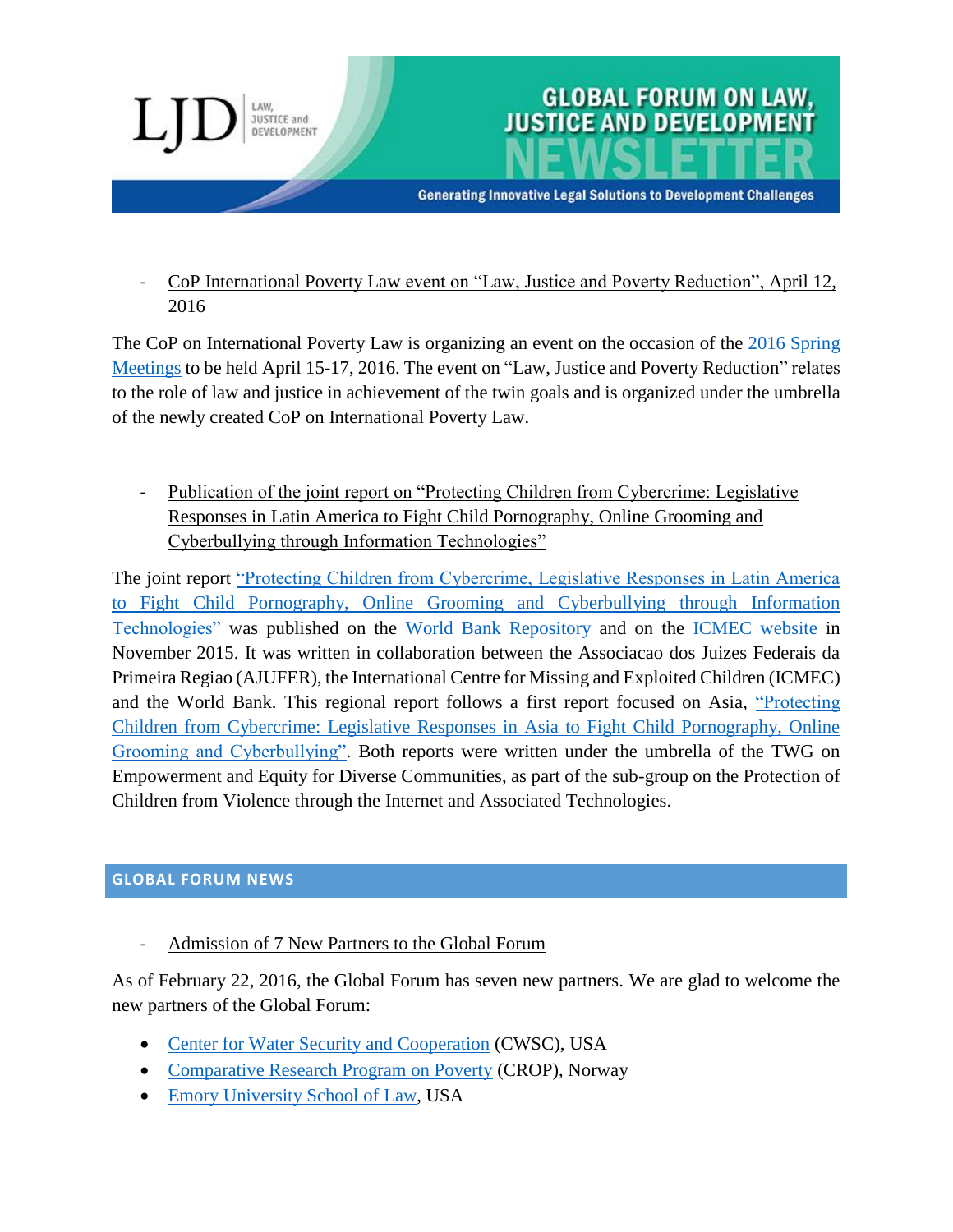# **JUSTICE and** DEVELOPMENT

## **GLOBAL FORUM ON LAW, JUSTICE AND DEVELOPME**

**Generating Innovative Legal Solutions to Development Challenges** 

- [Law and Development Institute](http://www.lawanddevelopment.net/) (LDI), USA
- [Northeastern University School of Law,](http://www.northeastern.edu/law/) USA
- [Penal Reform International](http://www.penalreform.org/) (PRI), UK
- [South-East European Research Center](http://www.seerc.org/new/) (SEERC), Greece
- New Community of Practice Proposal on 3D Bio Printing

A new Community of Practice (CoP) on 3D Bio Printing is being created, at the initiative of the new partner the South-East European Research Center (SEERC). Its objective is to collect current knowledge and share challenges and opportunities regarding bio printing, and to improve and build upon existing regulations/legislations. It will aim at carrying out a literature review and a good practice checklist, and at organizing virtual discussions with experts on the topic. The first draft of the concept note is available [here.](http://globalforumljd.org/sites/default/files/docs/cop/Bioprinting_draft%20for%20comments.pdf) We encourage all partners interested in participating in this new CoP to reach out to the Global Forum Secretariat with an expression of interest.

## New Community of Practice - Proposal on Refugees Brain Gain

A new CoP has been established on the issue of brain drain and brain waste of high-skilled refugees in Europe in the context of the current refugee crisis. The goal of the CoP is to participate in the existing efforts and grassroots initiatives to help refugees integrate European societies through an integration of the job market. The concept note is open for comments and is availabl[e here.](http://globalforumljd.org/sites/default/files/docs/cop/Turning%20Brain%20Drain%20and%20Brain%20Waste%20into%20Brain%20Gain_draft%20for%20comments.pdf) Partners who are interested in joining the CoP should reach out to the Global Forum Secretariat with an expression of interest.

### Community of Practice on Combatting Cybercrime

Cybercrime is a growing, global problem, affecting the economies of all countries. Countries with developing economies are perhaps the most vulnerable. Therefore the Community of Practice on Combatting Cybercrime is developing a **"Toolkit for Developing Capacity in Combatting Cybercrime"**. The main aims of this project are: a) building capacity among policy-makers, legislators, public prosecutors and investigators, and civil society in developing countries in policy, legal and criminal justice aspects of the enabling environment to combat "cybercrime", through synthesizing international best practices in these areas in a published tool that enables assessment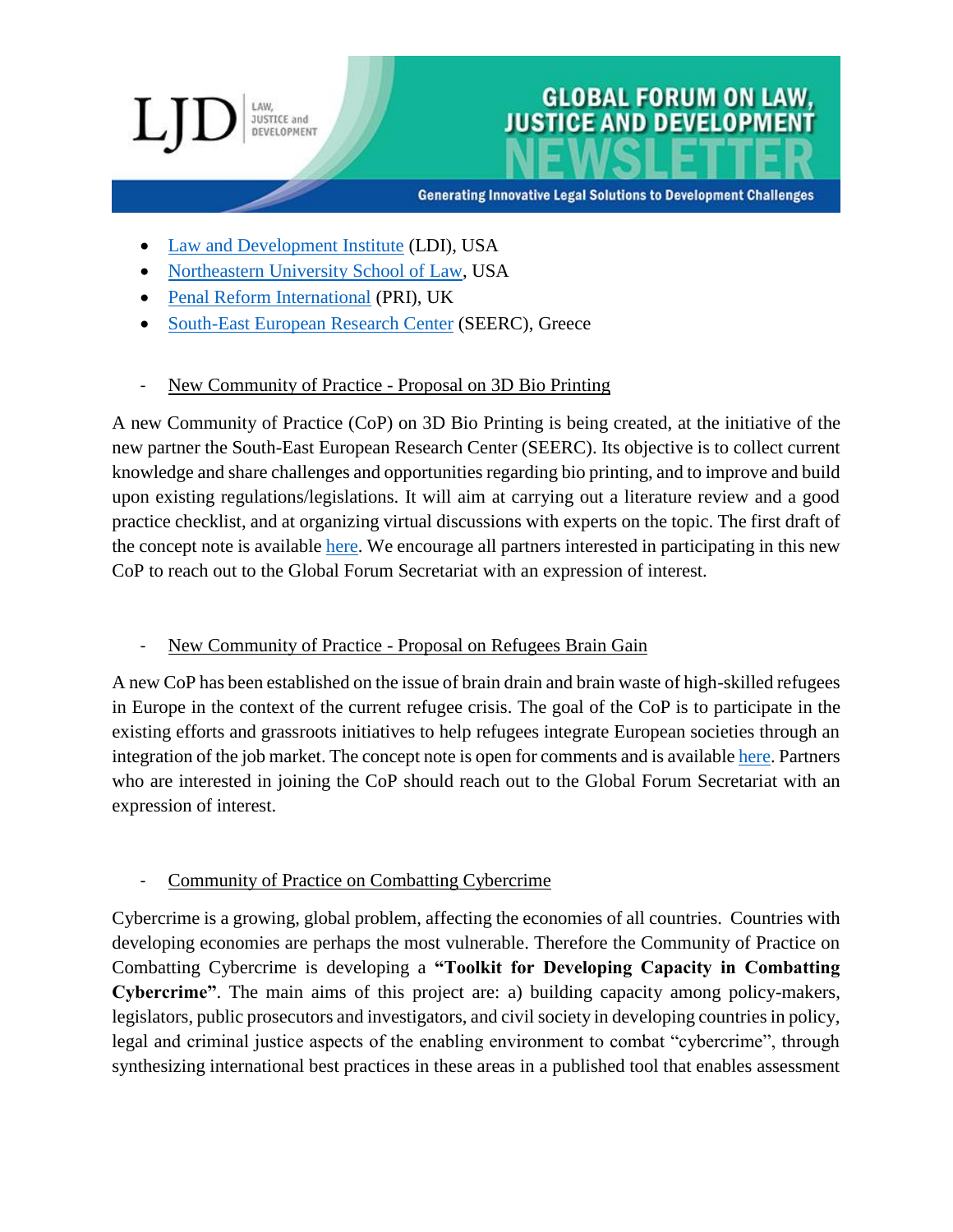

of the legal issues associated with combatting cybercrime and, b) field testing the tool in selected pilot countries. It is expected that the tool will be made available as a global public good.

The main partners in the Project include: The Korea Supreme Prosecutors Office, Council of Europe, Oxford University's Cyber-security Capacity Building Centre, International Association of Penal Law, UNODC, UNICRI, ITU, and UNCTAD. The Project is being led by the World Bank and is funded by a grant from the Government of Korea.

- Brochure Translated in French, Spanish, Korean, Chinese, Italian

The Global Forum's [Brochure,](http://globalforumljd.org/sites/default/files/docs/about/Global%20Forum%20Brochure%20English%20LowRes.pdf) which was released for LJD Week 2015 is now available on the Global Forum website in [Chinese,](http://globalforumljd.org/sites/default/files/docs/about/Global%20Forum%20Brochure%20Chinese%20LowRes%20Nov%202015.pdf) [French,](http://globalforumljd.org/sites/default/files/docs/about/Global%20Forum%20Brochure%20French%20LowRes%20Nov%202015.pdf) [Korean](http://globalforumljd.org/sites/default/files/docs/about/Global%20Forum%20Brochure%20Korean%20LowRes.pdf) and [Spanish.](http://globalforumljd.org/sites/default/files/docs/about/Global%20Forum%20Brochure%20Spanish%20LowRes%20Nov%202015.pdf) Feel free to share it!

**NEWS FROM PARTNERS**

Certificate in Law and Development of the Law and Development Institute (LDI)

The Law and Development Institute, in collaboration with Emory University School of Law, offers the Certificate in Law and Development (CLD) Program, a short-term training course in law and development for government officials from both developing and developed countries, professionals from international organizations and NGOs, lawyers, consultants, and students interested in learning the role of law, legal frameworks, and institutions (LFIs) for economic development.

The CLD Program provides timely instruction on how LFIs affect economic development in key areas such as property rights, business transactions and industrial promotion. The CLD Program will also provide guidance for pro-development legislation in those key areas. The CLD Program will give substantial practical value for participating professionals and students. The Program will also offer an excellent overview of law and development and set an excellent foundation for advanced degree such as a master or doctorate programs in relevant areas.

Knowledge in law and/or development will be helpful but not required to enroll in the Program. The certificate can be obtained by attending the classes in person at Emory Law School or by following them through an online platform. All inquiries should be made to the Law and